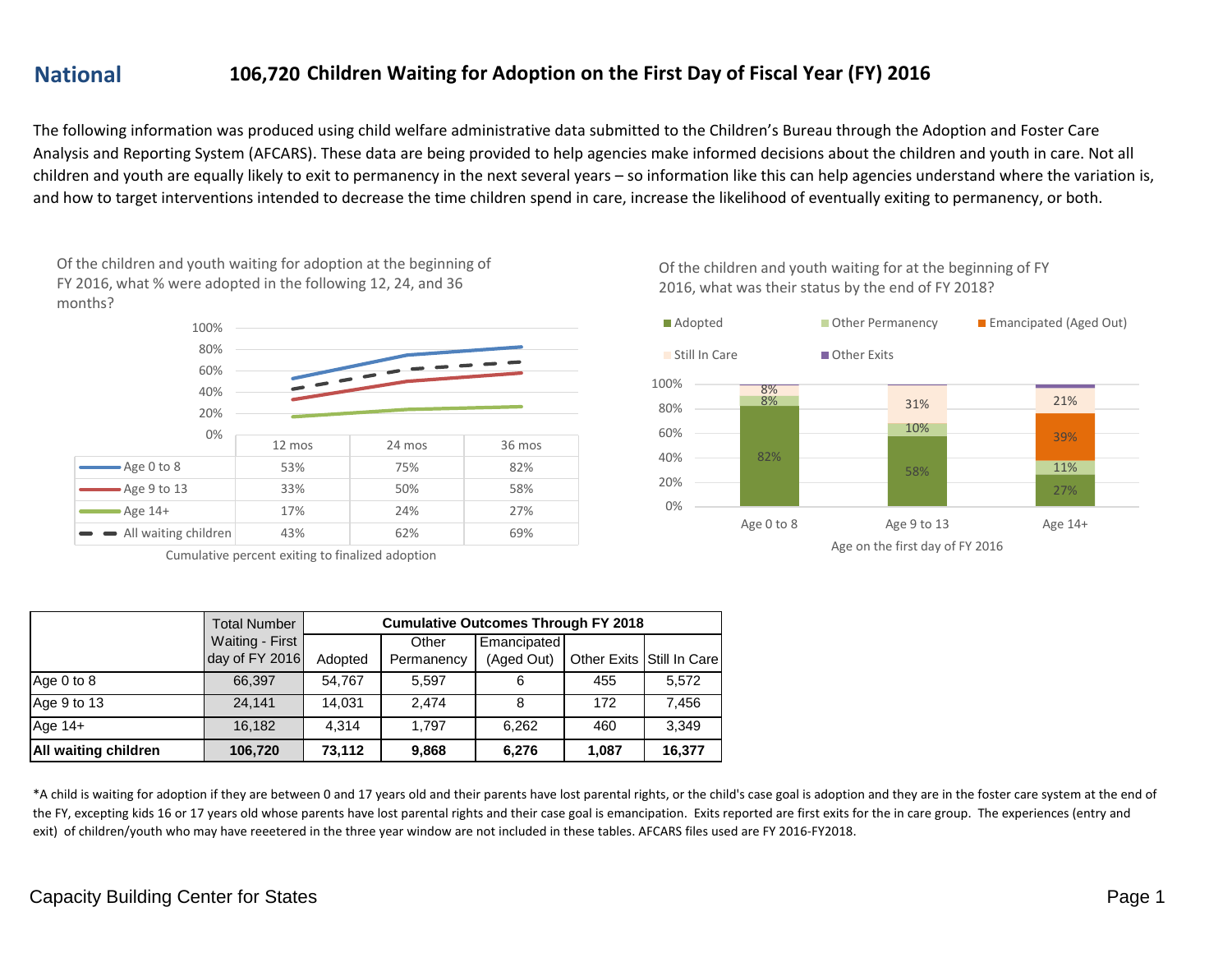# **National 76,204**

#### **Children Waiting for Adoption on the First Day of FY 2016 Who Had Been in Care Less Than Three Years**

The graphs that follow use the same analysis of exits by age. However, time in care has been added. The focus of this page are children who are waiting for adoption and had been in care **less than three years** on the first day of FY 2016. Compare the data across all pages to explore the relationships between age, time in care, and the likelihood of exit to adoption.

Of the children and youth waiting for adoption at the beginning of FY 2016 who had been in care <3 yrs, what % were adopted in the following 12, 24, and 36 months?



Cumulative percent exiting to finalized adoption

Of the children and youth waiting for adoption at the beginning of FY 2016 who had been in care <3 yrs, what was their status by the end of FY 2018?



Age on the first day of FY 2016

|                             | Total # Waiting and in                    | <b>Cumulative Outcomes Through FY 2018</b> |                     |                           |     |                           |  |
|-----------------------------|-------------------------------------------|--------------------------------------------|---------------------|---------------------------|-----|---------------------------|--|
|                             | care <3yrs on the first<br>day of FY 2016 | Adopted                                    | Other<br>Permanency | Emancipated<br>(Aged Out) |     | Other Exits Still In Care |  |
| Age 0 to 8                  | 54.820                                    | 45.447                                     | 5.008               | 5                         | 382 | 3.978                     |  |
| Age 9 to 13                 | 14.115                                    | 8.641                                      | 1.809               | -6                        | 99  | 3,560                     |  |
| Age $14+$                   | 7.269                                     | 2.395                                      | 1.043               | 2.446                     | 190 | 1.195                     |  |
| <b>All waiting children</b> | 76,204                                    | 56,483                                     | 7,860               | 2,457                     | 671 | 8,733                     |  |

\*A child is waiting for adoption if they are between 0 and 17 years old and their parents have lost parental rights, or the child's case goal is adoption and they are in the foster care system at the end of the FY, excepting kids 16 or 17 years old whose parents have lost parental rights and their case goal is emancipation. Exits reported are first exits for the in care group. The experiences (entry and exit) of children/youth who may have reeetered in the three year window are not included in these tables. AFCARS files used are FY 2016-FY2018.